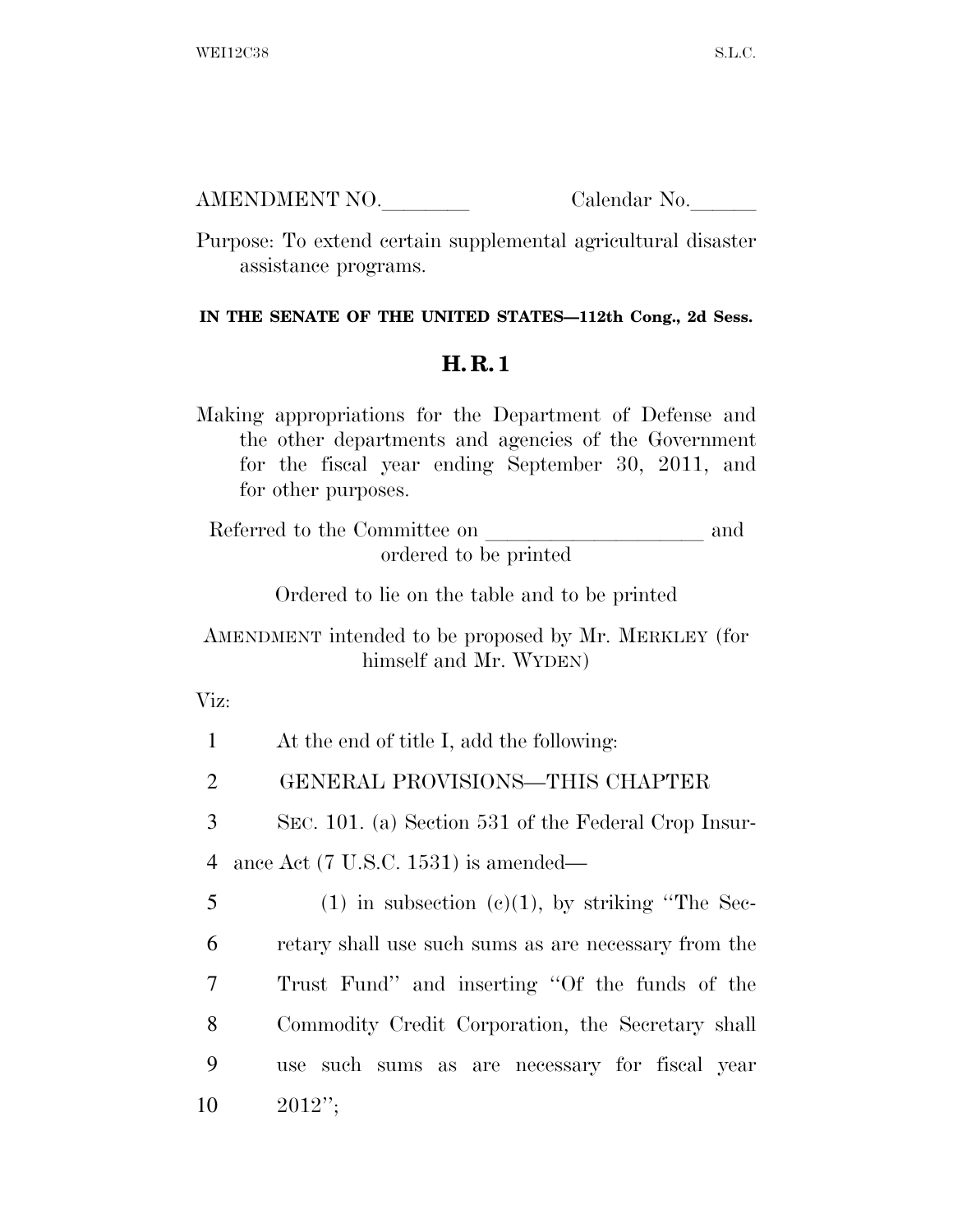| $\mathbf{1}$   | $(2)$ in subsection $(d)(2)$ , by striking "The Sec- |
|----------------|------------------------------------------------------|
| $\overline{2}$ | retary shall use such sums as are necessary from the |
| 3              | Trust Fund" and inserting "Of the funds of the       |
| $\overline{4}$ | Commodity Credit Corporation, the Secretary shall    |
| 5              | such sums as are necessary for fiscal year<br>use    |
| 6              | $2012$ ";                                            |
| 7              | $(3)$ in subsection $(e)(1)$ —                       |
| 8              | (A) by striking "The Secretary" and in-              |
| 9              | serting "Of the funds of the Commodity Credit"       |
| 10             | Corporation, the Secretary"; and                     |
| 11             | (B) by striking "per year from the Trust"            |
| 12             | Fund" and inserting "for fiscal year 2012";          |
| 13             | (4) in subsection $(f)(2)(A)$ , by striking "the     |
| 14             | Secretary shall use such sums as are necessary from  |
| 15             | the Trust Fund" and inserting "of the funds of the   |
| 16             | Commodity Credit Corporation, the Secretary shall    |
| 17             | such sums as are necessary for fiscal year<br>use    |
| 18             | $2012"$ ; and                                        |
| 19             | $(5)$ in subsection (i), by striking "September      |
| 20             | $30, 2011$ " and inserting "September 30, 2012 (ex-  |
|                |                                                      |
| 21             | cept in the case of subsection (b), which shall be   |
| 22             | September 30, 2011)".                                |
| 23             | (b) This section is designated by Congress as being  |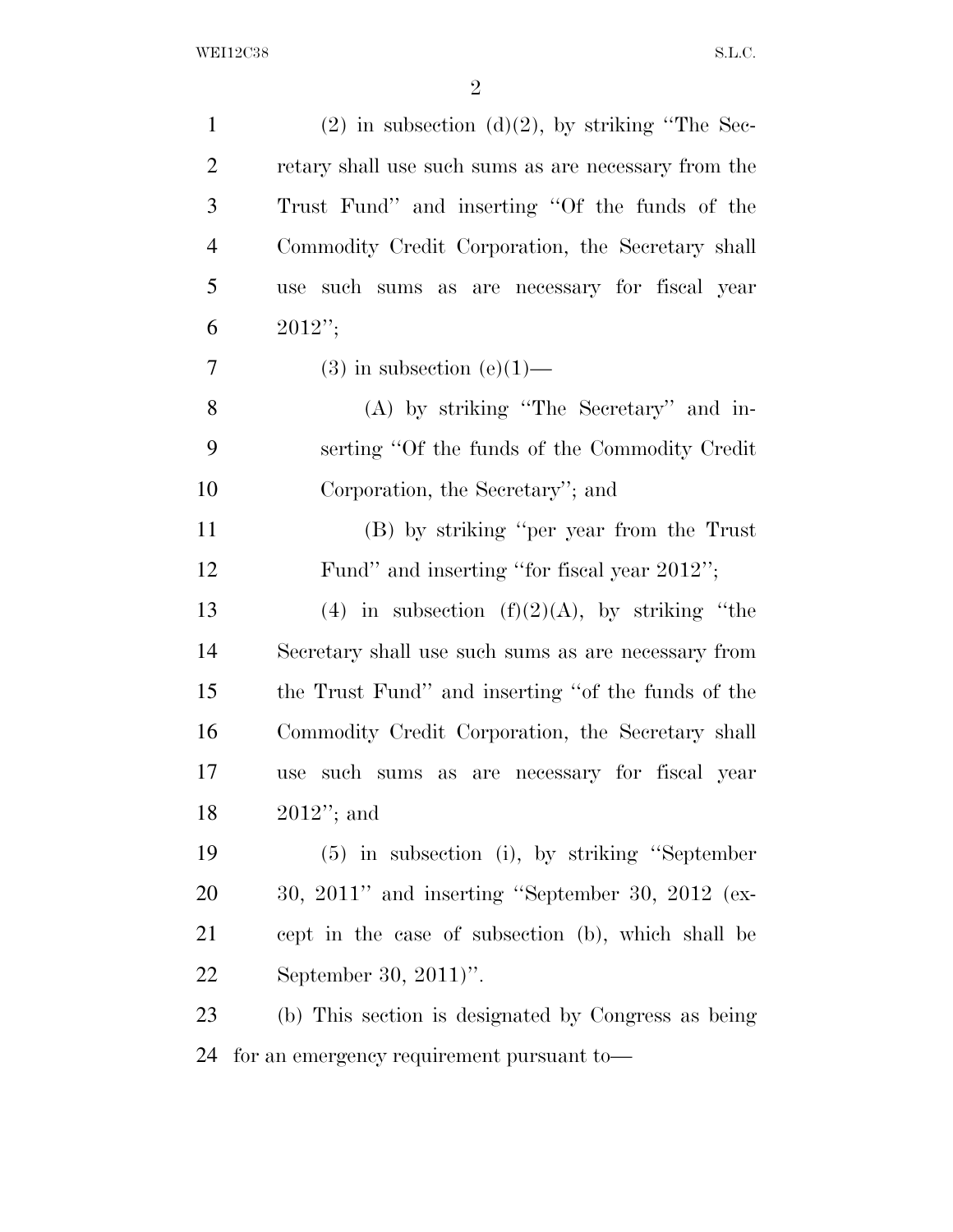| $\mathbf{1}$   | (1) section $251(b)(2)(A)(i)$ of the Balanced         |
|----------------|-------------------------------------------------------|
| $\overline{2}$ | Budget and Emergency Deficit Control Act of 1985      |
| 3              | $(2 \text{ U.S.C. } 901(b)(2)(A)(i));$ and            |
| $\overline{4}$ | $(2)$ section $4(g)$ of the Statutory Pay-As-You-     |
| 5              | Go Act of 2010 (Public Law 111-139; 2 U.S.C.          |
| 6              | $933(g)$ ).                                           |
| 7              | SEC. 102. (a) Section 196 of the Federal Agriculture  |
| 8              | Improvement and Reform Act of 1996 (7 U.S.C. 7333)    |
| 9              | is amended—                                           |
| 10             | $(1)$ in subsection $(a)$ —                           |
| 11             | $(A)$ by striking paragraph $(1)$ and insert-         |
| 12             | ing the following:                                    |
| 13             | $``(1)$ In GENERAL.—                                  |
| 14             | "(A) COVERAGES.—In the case of an eligi-              |
| 15             | ble crop described in paragraph $(2)$ , the Sec-      |
| 16             | retary of Agriculture shall operate a noninsured      |
| 17             | erop disaster assistance program to provide cov-      |
| 18             | erages based on individual yields (other than         |
| 19             | for value-loss crops) equivalent to-                  |
| 20             | "(i) catastrophic risk protection avail-              |
| 21             | able under section $508(b)$ of the Federal            |
| 22             | Crop Insurance Act $(7 \text{ U.S.C. } 1508(b))$ ; or |
| 23             | additional coverage available<br>``(ii)               |
| 24             | under subsections (c) and (h) of section              |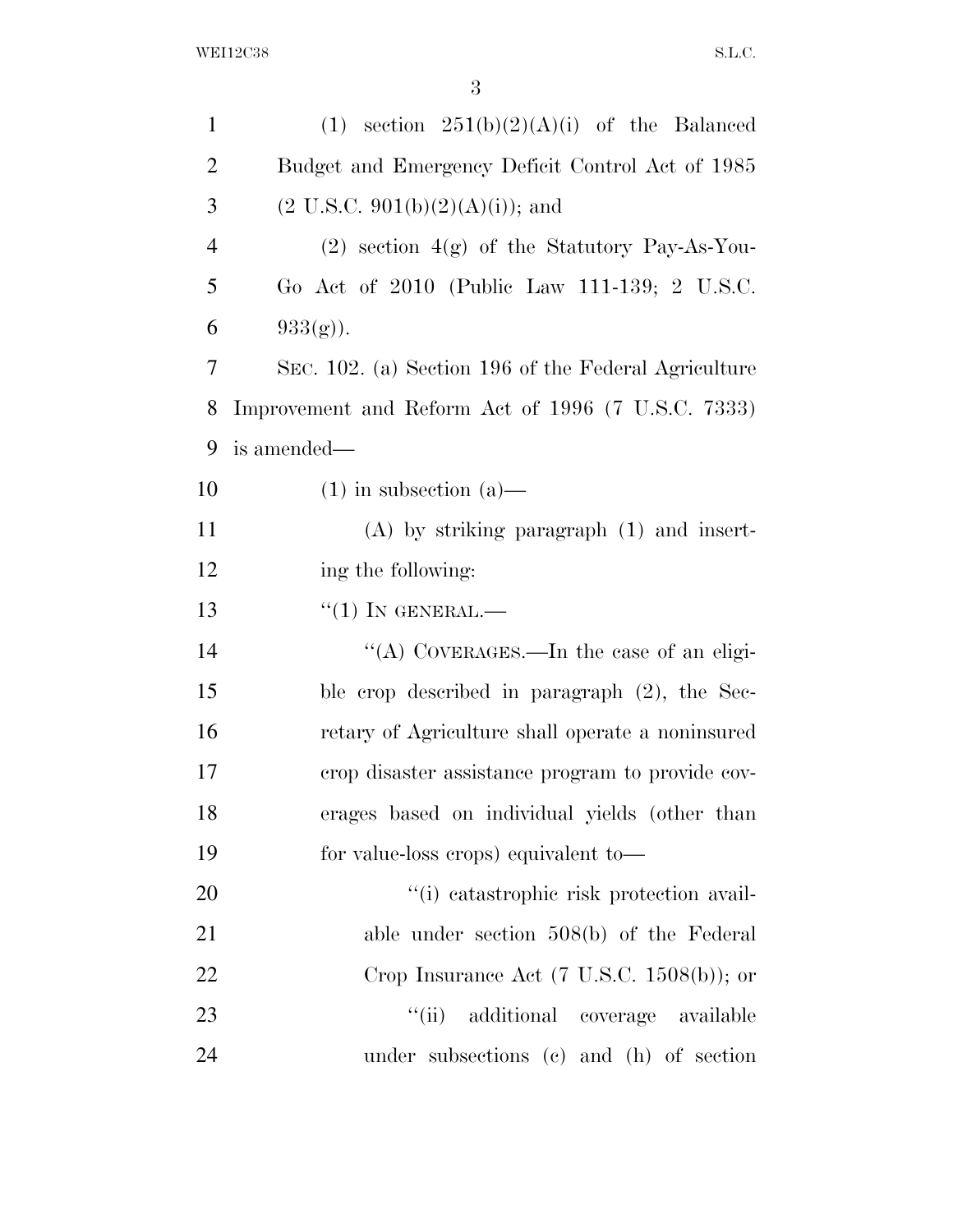| $\mathbf{1}$   | $508$ of that Act (7 U.S.C. 1508) that does       |
|----------------|---------------------------------------------------|
| $\overline{2}$ | not exceed 65 percent.                            |
| 3              | ADMINISTRATION.—The Secretary<br>$\mathrm{``(B)}$ |
| $\overline{4}$ | shall carry out this section through the Farm     |
| 5              | Service Agency (referred to in this section as    |
| 6              | the 'Agency')."; and                              |
| 7              | $(B)$ in paragraph $(2)$ —                        |
| 8              | (i) in subparagraph $(A)$ —                       |
| 9              | $(I)$ in clause (i), by striking                  |
| 10             | "and" after the semicolon at the end;             |
| 11             | (II) by redesignating clause (ii)                 |
| 12             | as clause (iii); and                              |
| 13             | (III) by inserting after clause (i)               |
| 14             | the following:                                    |
| 15             | ``(ii)<br>for which additional                    |
| 16             | coverage under subsections (c)                    |
| 17             | and (h) of section 508 of that                    |
| 18             | Act $(7 \text{ U.S.C. } 1508)$ is not avail-      |
| 19             | able; and"; and                                   |
| 20             | (ii) in subparagraph $(B)$ —                      |
| 21             | (I) by inserting "(except ferms)"                 |
| 22             | after "floricultural";                            |
| 23             | $(II)$ by inserting "(except ferms)"              |
| 24             | after "ornamental nursery"; and                   |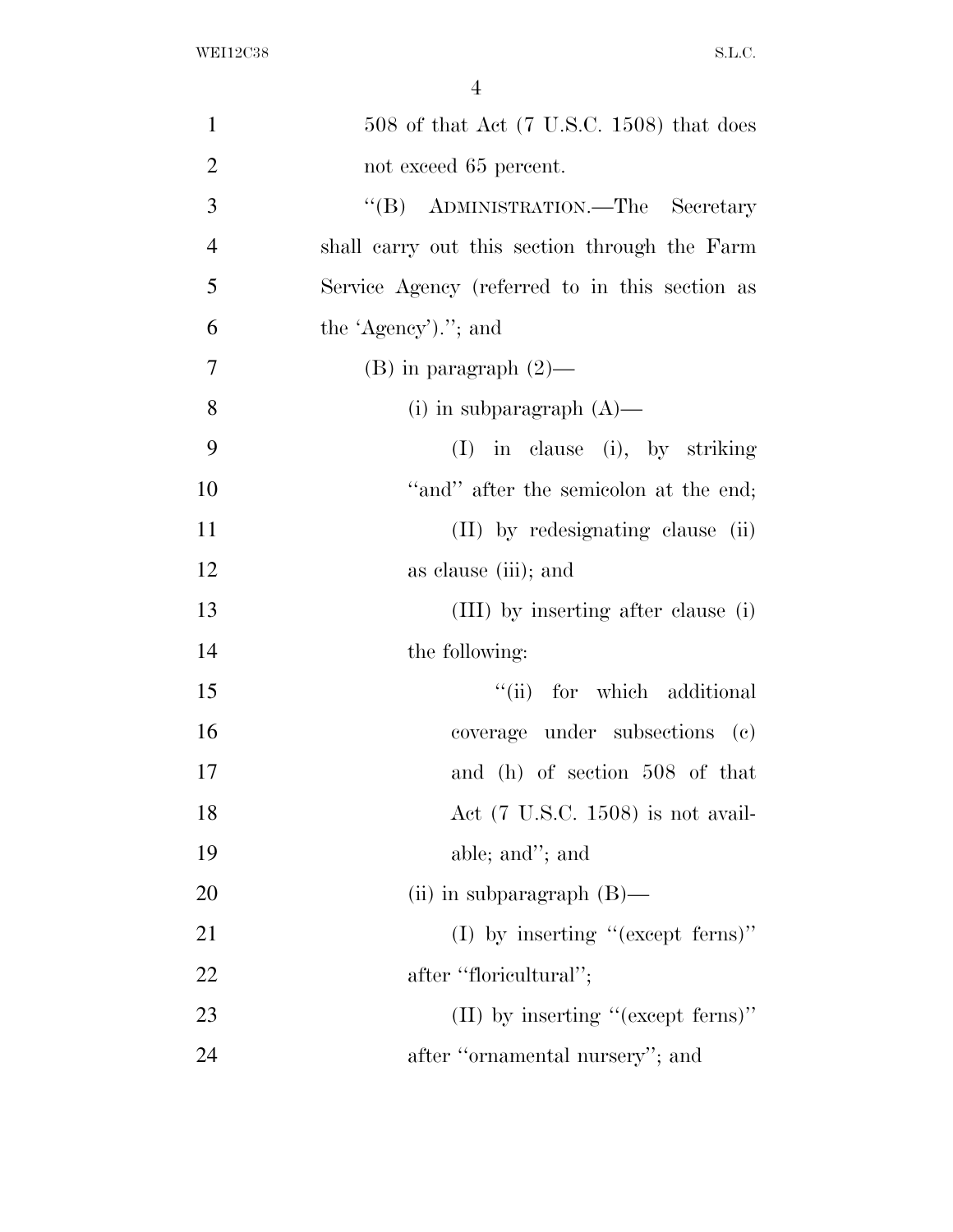| $\mathbf{1}$   | (III) by striking "(including or-                       |
|----------------|---------------------------------------------------------|
| $\overline{2}$ | namental fish)" and inserting "(in-                     |
| 3              | cluding ornamental fish, but excluding                  |
| $\overline{4}$ | tropical fish)";                                        |
| 5              | $(2)$ in subsection $(d)$ , by striking "The Sec-       |
| 6              | retary" and inserting "Subject to subsection (1), the   |
| $\overline{7}$ | Secretary";                                             |
| 8              | $(3)$ in subsection $(k)(1)$ —                          |
| 9              | $(A)$ in subparagraph $(A)$ , by striking               |
| 10             | " $$250"$ and inserting " $$260"$ ; and                 |
| 11             | $(B)$ in subparagraph $(B)$ —                           |
| 12             | (i) by striking " $$750"$ and inserting                 |
| 13             | " $$780"$ ; and                                         |
| 14             | (ii) by striking " $$1,875"$ and insert-                |
| 15             | ing " $$1,950"$ ; and                                   |
| 16             | (4) by adding at the end the following:                 |
| 17             | "(1) PAYMENT EQUIVALENT TO ADDITIONAL COV-              |
| 18             | ERAGE.                                                  |
| 19             | "(1) IN GENERAL.—The Secretary shall make               |
| 20             | available to a producer eligible for noninsured assist- |
| 21             | ance under this section a payment equivalent to an      |
| 22             | indemnity for additional coverage under subsections     |
| 23             | $(e)$ and $(h)$ of section 508 of the Federal Crop In-  |
| 24             | surance Act (7 U.S.C. 1508) that does not exceed        |
| 25             | 65 percent, computed by multiplying—                    |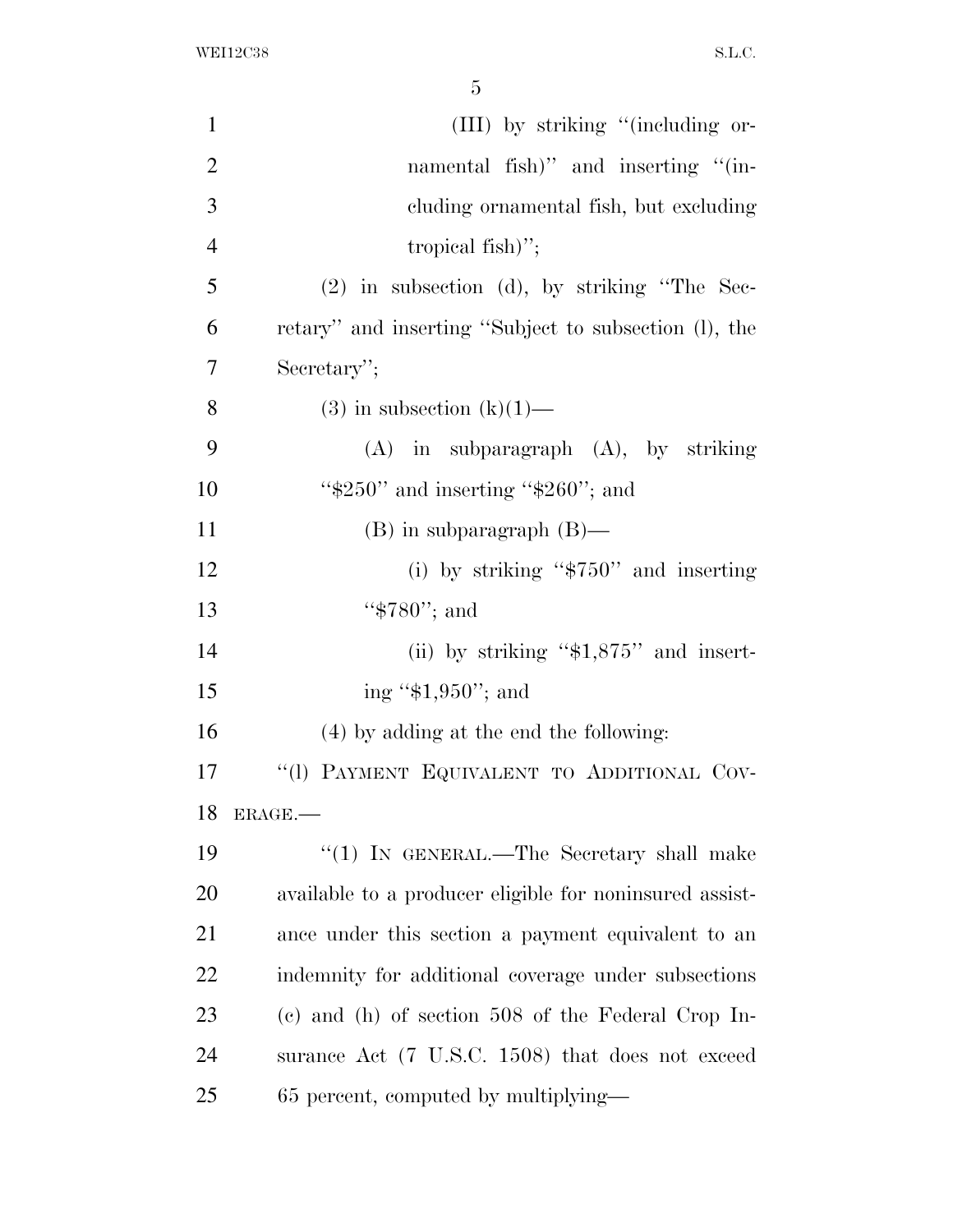| $\mathbf{1}$   | "(A) the quantity that is less than $50$ to       |
|----------------|---------------------------------------------------|
| $\overline{2}$ | 65 percent of the established yield for the crop, |
| 3              | as determined by the Secretary, specified in in-  |
| $\overline{4}$ | crements of 5 percent;                            |
| 5              | $\cdot$ (B) 100 percent of the average market     |
| 6              | price for the crop, as determined by the Sec-     |
| 7              | retary; and                                       |
| 8              | "(C) a payment rate for the type of crop,         |
| 9              | as determined by the Secretary, that reflects—    |
| 10             | $\lq\lq$ (i) in the case of a crop that is pro-   |
| 11             | duced with a significant and variable har-        |
| 12             | vesting expense, the decreasing cost in-          |
| 13             | curred in the production cycle for the crop       |
| 14             | that is, as applicable—                           |
| 15             | $\lq\lq$ (I) harvested;                           |
| 16             | "(II) planted but not harvested;                  |
| 17             | <b>or</b>                                         |
| 18             | prevented from<br>``(III)<br>being                |
| 19             | planted because of drought, flood, or             |
| 20             | other natural disaster, as determined             |
| 21             | by the Secretary; or                              |
| 22             | "(ii) in the case of a crop that is pro-          |
| 23             | duced without a significant and variable          |
| 24             | harvesting expense, such rate as shall be         |
| 25             | determined by the Secretary.                      |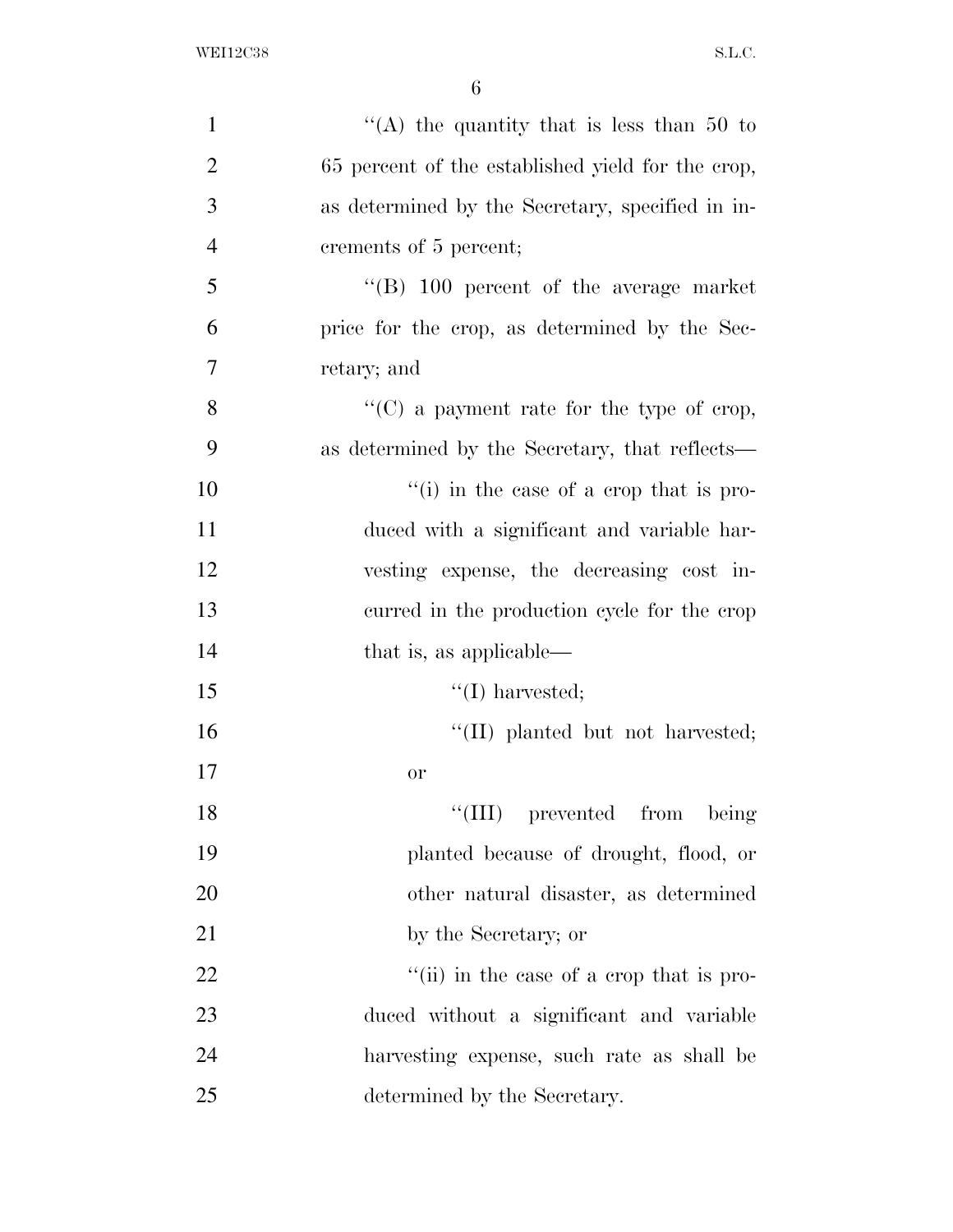| $\mathbf{1}$   | "(2) PREMIUM.—To be eligible to receive a pay-       |
|----------------|------------------------------------------------------|
| $\overline{2}$ | ment under this subsection, a producer shall pay—    |
| 3              | $\cdot$ (A) the service fee required by subsection   |
| $\overline{4}$ | $(k)$ ; and                                          |
| 5              | "(B) a premium for the applicable crop               |
| 6              | year that is equal to—                               |
| $\overline{7}$ | "(i) the product obtained by multi-                  |
| 8              | $plying$ —                                           |
| 9              | $\lq\lq$ (I) the number of acres devoted             |
| 10             | to the eligible crop;                                |
| 11             | $\lq\lq$ (II) the yield, as determined by            |
| 12             | the Secretary under subsection (e);                  |
| 13             | "(III) the coverage level elected                    |
| 14             | by the producer;                                     |
| 15             | $\lq\lq$ (IV) the average market price,              |
| 16             | as determined by the Secretary; and                  |
| 17             | $\lq$ <sup>"</sup> (ii) 5.25-percent premium fee.    |
| 18             | "(3) LIMITED RESOURCE, BEGINNING, AND SO-            |
| 19             | CIALLY DISADVANTAGED FARMERS.—The additional         |
| 20             | coverage made available under this subsection shall  |
| 21             | be available to limited resource, beginning, and so- |
| 22             | cially disadvantaged producers, as determined by the |
| 23             | Secretary, in exchange for a premium that is 50 per- |
| 24             | cent of the premium determined for a producer        |
| 25             | under paragraph $(2)$ .                              |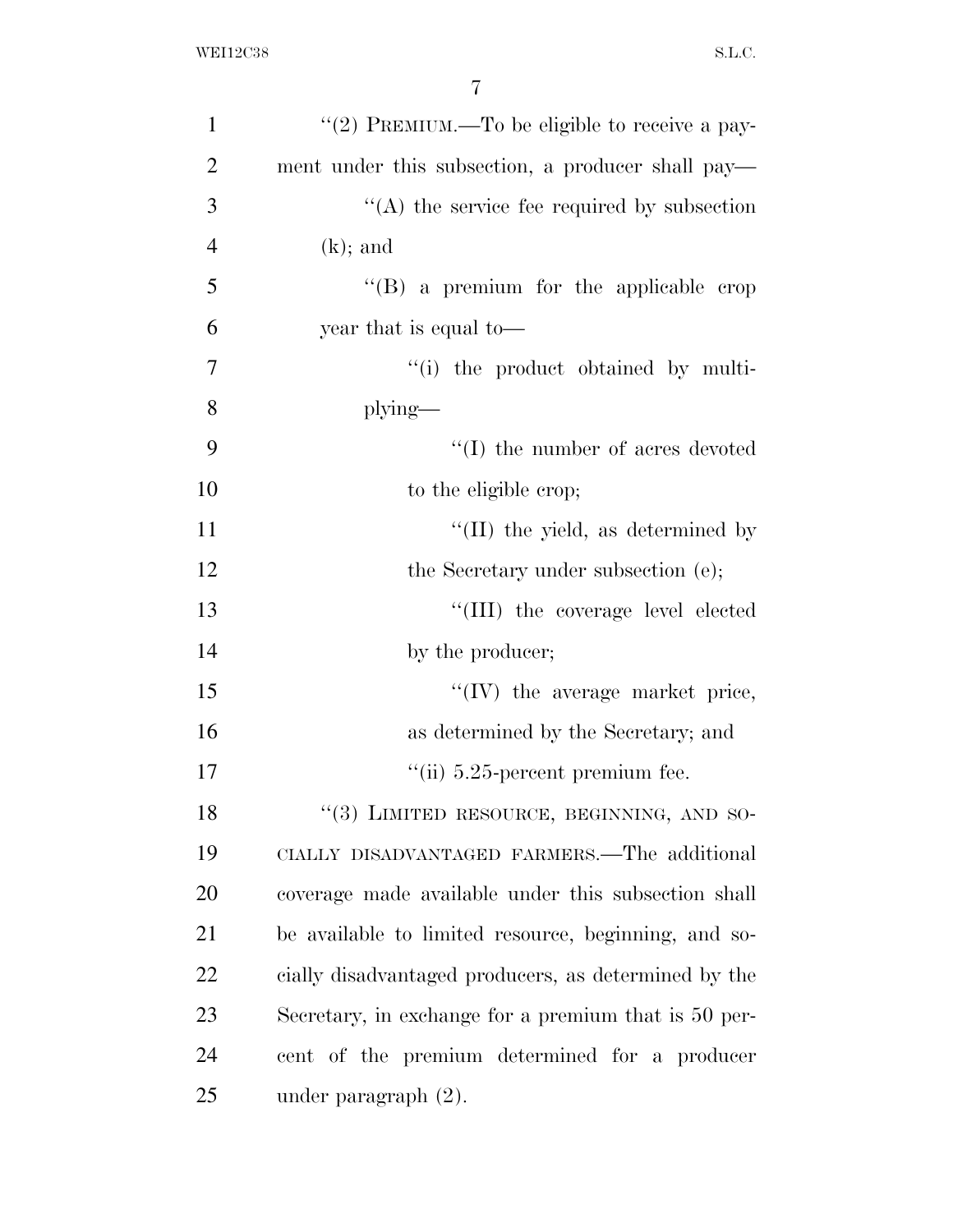| $\mathbf{1}$   | $\lq(4)$ ADDITIONAL AVAILABILITY.—                           |
|----------------|--------------------------------------------------------------|
| $\overline{2}$ | "(A) IN GENERAL.—As soon as prac-                            |
| 3              | ticable, the Secretary shall make assistance                 |
| $\overline{4}$ | available to producers of an otherwise eligible              |
| 5              | erop described in subsection $(a)(2)$ that suffered          |
| 6              | losses—                                                      |
| $\overline{7}$ | $``(i)$ to a 2012 annual fruit<br>erop                       |
| 8              | grown on a bush or tree; and                                 |
| 9              | "(ii) in a county covered by a declara-                      |
| 10             | tion by the Secretary of a natural disaster                  |
| 11             | for production losses due to a freeze or                     |
| 12             | frost.                                                       |
| 13             | "(B) ASSISTANCE.—The Secretary shall                         |
| 14             | make assistance available under subparagraph                 |
| 15             | $(A)$ in an amount equivalent to assistance avail-           |
| 16             | able under paragraph $(1)$ , less any fees not pre-          |
| 17             | viously paid under paragraph (2).                            |
| 18             | ADMINISTRATION.—For assistance                               |
| 19             | provided under this subsection for the 2012                  |
| 20             | crop year, the limitation in subsection $(i)(2)$             |
| 21             | shall be $$250,000."$ .                                      |
| 22             | $(b)(1)$ Effective October 1, 2017, subsection (a) and       |
| 23             | the amendments made by subsection (a) (other than the        |
| 24             | amendments made by clauses $(i)(I)$ and $(ii)$ of subsection |
| 25             | $(a)(1)(B)$ are repealed.                                    |